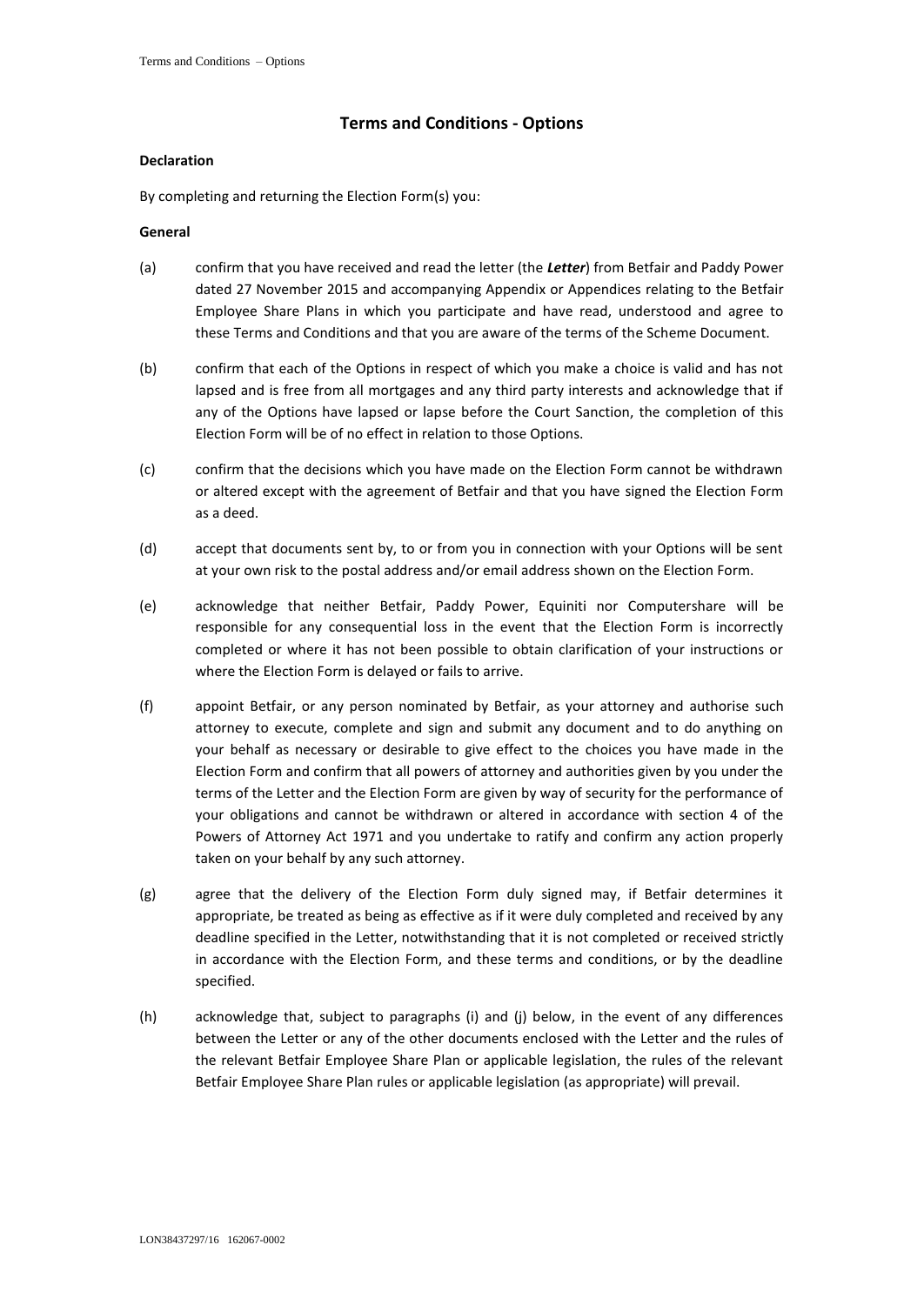#### **Nominee arrangements**

<span id="page-1-0"></span>(i) agree that the Betfair Shares acquired on any exercise of your Options (other than 2013 BETSAVE Options) and any Paddy Power Shares acquired by you as a result of the exchange of those Betfair Shares under the Scheme or pursuant to the amended articles of association of Betfair (together, the *Nominee Shares*) will be held on your behalf in the Share Plan Account (as defined in the enclosed Terms and Conditions of the Share Plan Account) and/or subject to the Exercise and Dealing Terms and Conditions of the Sharesave Plan (as applicable) (together, the *Computershare Ts&Cs*). You acknowledge and agree that the Nominee Shares shall be held subject to the Computershare Ts&Cs except that, in the event of any difference between the Computershare Ts&Cs and these Terms and Conditions, these Terms and Conditions shall prevail.

#### **Settlement arrangements – BETSAVE 2013**

- <span id="page-1-1"></span>(j) agree that the Betfair Shares acquired on any exercise of your 2013 BETSAVE Options in respect of which you elect a 'sell to cover' (if applicable) or 'sell all' transaction and any Paddy Power Shares acquired by you as a result of the exchange of those Betfair Shares under the Scheme or pursuant to the amended articles of association of Betfair (together, the *BETSAVE 2013 Sale Shares*) will be sold on your behalf by Equiniti. You acknowledge and agree that the BETSAVE 2013 Sale Shares shall be held subject to the enclosed Equiniti Share Sale Service Terms and Conditions or the Betfair International BETsave Plan Dealing Service Terms & Conditions (as applicable) (the *Equiniti Ts&Cs*) except that, in the event of any difference between the Equiniti Ts&Cs and these Terms and Conditions, these Terms and Conditions shall prevail.
- (k) acknowledge that if you elect a 'sell to cover' (if applicable) or 'hold all' transaction in respect of the Betfair Shares acquired on exercise of your 2013 BETSAVE Options, the Betfair Shares you acquire and do not elect to have sold on your behalf will be registered in your own name. As the Merger will take place shortly after the exercise of your BETSAVE Options, you agree that you will not be sent a share certificate in relation to your Betfair Shares. Instead, Computershare will despatch a share certificate in relation to the Paddy Power Betfair Shares you acquire under the Scheme in exchange for the Betfair Shares you have retained no later than 14 days after the Effective Date.

# **Exercise of Options**

- (l) acknowledge that if you have ticked any of Box 2A, Box 2B or Box 2C (in relation to a BETSAVE Option) or Box 1A, Box 1B and/or Box 1C in relation to any other Option, you have decided to exercise the relevant Option conditionally upon the Scheme being sanctioned by the Court and you irrevocably agree to exercise each such Option to the maximum extent possible immediately following the Court making an order sanctioning the Scheme on the date of Court Sanction.
- (m) acknowledge that if you exercise an Option on the date of the Court Sanction or prior to the Scheme Record Time, the Betfair Shares that you acquire on the exercise of that Option will be subject to the Scheme and will be automatically acquired by Paddy Power Betfair for 0.4254 Paddy Power Betfair Shares per Betfair Share except in relation to any such Betfair Shares that are sold on your behalf prior to the Suspension Time.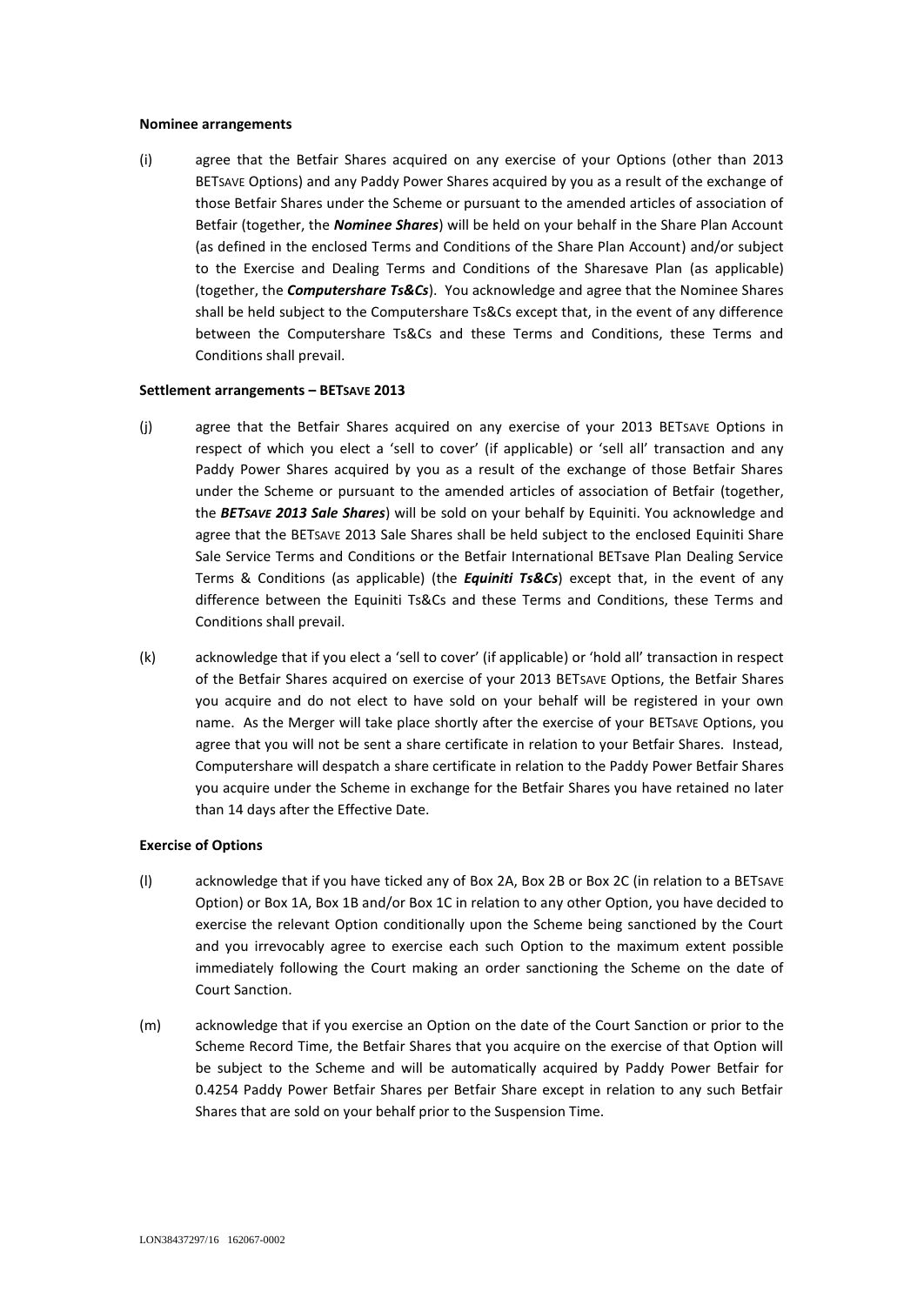- (n) acknowledge that any Betfair Shares you acquire on the exercise of any Option following the Scheme Record Time will be acquired automatically by Paddy Power Betfair for the same consideration as was offered to all Betfair Shareholders in connection with the Scheme and in accordance with the amended Articles of Association of Betfair.
- (o) acknowledge that if you have ticked Box 3 (in relation to a BETSAVE Option) or Box 2 (in relation to any other Option), you must complete and return an Exercise Form in order to exercise your Options after the date of the Court Sanction. In respect of any Option which is not a BETSAVE Option, you acknowledge that, if a correctly completed Exercise Form is not received by Computershare on or prior to the Business Day before the applicable Lapse Date, you will be deemed to have elected to exercise the relevant Option on the last possible exercise date, and to have elected to carry out a 'sell to cover' transaction (if applicable), the consequences of which are set out in paragraph [\(cc\)](#page-4-0) below.
- (p) irrevocably agree, if you have elected to 'sell all' or 'sell to cover' in relation to an Option, that the Betfair Shares you acquire on the exercise of that Option will be sold (either in whole if you have elected to 'sell all' or in part if you have elected to 'sell to cover') on your behalf as soon as reasonably practicable following the Court Sanction. You acknowledge that Computershare or Equiniti, as applicable will use all reasonable efforts to effect such a sale prior to the Effective Date but, if this is not possible, a sale of the resulting Paddy Power Betfair Shares which are received in exchange for your Betfair Shares will be arranged as soon as practicable on or after the Effective Date.

### **Roll over of DSIP Options, RSP Options and vested LTIP Options**

(q) irrevocably agree, if you decide to exchange a DSIP Option, a RSP Option or a vested LTIP Option for a New Vested Option by ticking Box 3 in respect of that Option and subject to the Scheme of Arrangement being sanctioned by the Court, to release that Option in consideration for the grant to you of a New Vested Option on the terms described in the relevant Appendix.

# **BETSAVE participants**

# **Roll over of BETSAVE Options**

(r) irrevocably agree, if you decide to exchange any BETSAVE Option for a New Option by ticking Box 1 in respect of that BETSAVE Option and subject to the Scheme of Arrangement being sanctioned by the Court, to release that BETSAVE Option in consideration for the grant to you of a New Option on the terms described in the relevant Appendix.

# **Exercise of BETSAVE Options**

- (s) if you are a BETSAVE participant in the UK or Ireland or holding the Gibraltar, Italy or Portugal BETSAVE 2013 grant and you tick Box 2A, Box 2B or Box 2C in relation to a BETSAVE Option, upon exercise of your BETSAVE Option, your savings will be used to acquire as many Betfair Shares as is possible using such savings. Any residual balance (less than the price of one Betfair Share at the time of exercise) will be returned to you under separate cover.
- <span id="page-2-0"></span>(t) if you are a BETSAVE participant who is not in the UK, Ireland or holding the Gibraltar, Italy or Portugal BETSAVE 2013 grant and you tick Box 2A or Box 2B in relation to a BETSAVE Option (i.e. 'sell all' or 'sell to cover'), you do not need to make any payment to exercise your BETSAVE Option. Instead, upon the exercise of your BETSAVE Option, you confirm that, if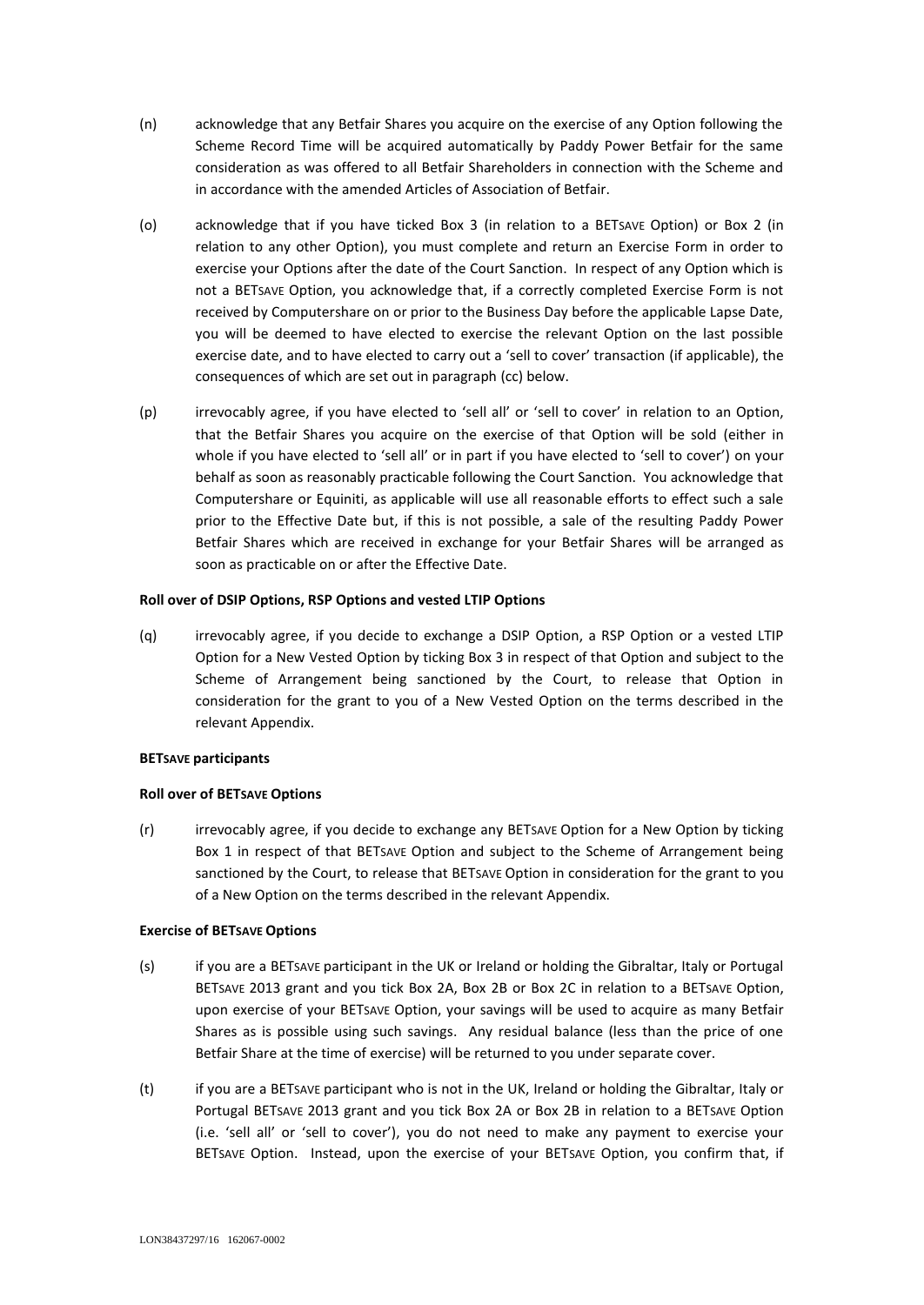requested by the relevant share plans manager, you will provide a copy of your savings statement as evidence that you have made the required savings into your savings account. You authorise the use of net settlement so that the number of Betfair Shares issued to you on exercise of your BETSAVE Option (for no consideration) has a value on the date of issue equal to the gain that would have been made if you had paid the exercise price due on the exercise of your BETSAVE Option, calculated on the following terms:

- i. the gain on your BETSAVE Option is the number of Betfair Shares over which your BETSAVE Option is exercised (based on the savings you have completed at the date of exercise), multiplied by the value of a Betfair Share (calculated in accordance with sub-paragraph (ii) below) less the total exercise price you would have had to pay to acquire that number of Betfair Shares;
- ii. the value of a Betfair Share is the mid-market quotation of a Betfair Share on the trading day immediately before the Court Sanction;
- iii. the gain on your BETSAVE Option will be determined in Pounds Sterling regardless of the actual amount in your savings account and the exchange rate between your local currency and Pounds Sterling; and
- iv. in order to arrive at the number of Betfair Shares that represent your gain, the gain on your BETSAVE Option is divided by the value of a Betfair Share on the date of issue (calculated in accordance with sub-paragraph (ii) above).
- (u) if you are a BETSAVE 2014 participant who is not in the UK or Ireland and you tick Box 2C in relation to a BETSAVE Option (i.e. 'hold all'), confirm that you will arrange to convert your local savings in respect of that BETSAVE Option into Pounds Sterling and pay the full option cost in Pounds Sterling (plus an amount sufficient to cover all overseas payment charges and currency conversion fees) to Computershare by electronic transfer. If Computershare does not receive sufficient cleared funds by no later than 16.00 (UK time) on the fifth working day before the Date of the Court Sanction, you will be deemed to have elected a 'sell to cover' transaction and the terms of paragraph [\(t\)](#page-2-0) above (i.e. net settlement) shall apply.
- (v) if you are a BETSAVE 2013 participant who is not in the UK, Ireland, Gibraltar, Italy or Portugal and you tick Box 2C in relation to a BETSAVE Option (i.e. 'hold all'), confirm that you will arrange to convert your local savings in respect of that BETSAVE Option into Pounds Sterling and pay the full option cost in Pounds Sterling (plus an amount sufficient to cover all overseas payment charges and currency conversion fees) to Betfair or Equiniti (as directed by Equiniti) by electronic transfer. If Betfair or Equiniti (as applicable) does not receive sufficient cleared funds by no later than 16.00 (UK time) on the fifth working day before the Date of the Court Sanction, you will be deemed to have elected a 'sell to cover' transaction and the terms of paragraph [\(t\)](#page-2-0) above (i.e. net settlement) shall apply.
- (w) agree that, if you elect to exercise any BETSAVE Option and the market value of a Betfair Share on the day before the Court Sanction does not exceed the per share exercise price of such BETSAVE Option, you will be deemed to have automatically elected to exchange such Option for a New Option over Paddy Power Betfair Shares (i.e. roll over) on the terms described in the relevant Appendix.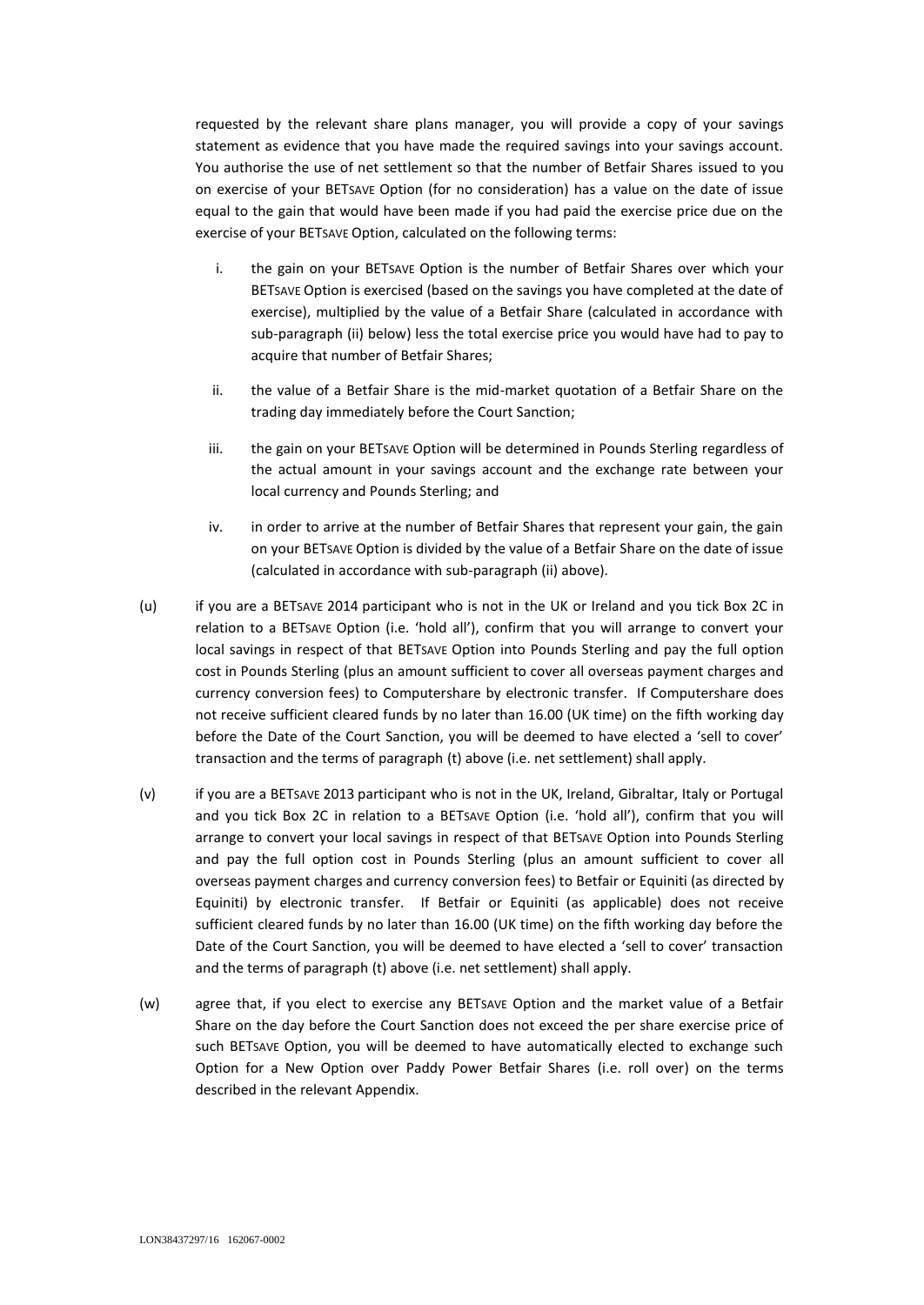#### **Phantom BETSAVE Options**

- (x) irrevocably agree, if you decide to exchange any Phantom BETSAVE Option for a New Phantom Option by ticking Box 1 in respect of that Phantom BETSAVE Option and subject to the Scheme of Arrangement being sanctioned by the Court, to release that Phantom BETSAVE Option in consideration for the grant to you of a New Phantom Option on the terms described in the relevant Appendix.
- (y) if you tick Box 2 in respect of a Phantom BETSAVE Option, upon exercise of your Phantom BETSAVE Option, you will receive a cash payment pursuant to the terms of the Phantom BETSAVE (less any applicable Tax Withholding Liabilities).
- (z) if you tick Box 3 in respect of a Phantom BETSAVE Option, upon exercise of your Phantom BETSAVE Option, you will receive a cash payment pursuant to the terms of the Phantom BETSAVE (less any applicable Tax Withholding Liabilities), except that the value of a Betfair Share shall be determined by reference to 0.4254 of the mid-market quotation of a Paddy Power Betfair Share on the trading day immediately before the date on which you exercise your Phantom Option.

#### **Phantom Options (Stakeholder Plan)**

- (aa) if you are a holder of a Phantom Option under the Stakeholder Plan and tick Box 1A in respect of that Phantom Option, you acknowledge that you will receive a cash payment equal to the number of notional Betfair Shares over which your Phantom Option is granted multiplied by the mid-market quotation of a Betfair Share on the trading day immediately before the Court Sanction (less deductions for applicable Tax Withholding Liabilities).
- (bb) if you are a holder of a Phantom Option under the Stakeholder Plan and tick Box 2 in respect of that Phantom Option, you acknowledge that you will receive a cash payment equal to the number of notional Betfair Shares over which your Phantom Option is granted multiplied by 0.4254 of the mid-market quotation of a Paddy Power Betfair Share on the trading day immediately before the date on which you exercise your Phantom Option (less deductions for any applicable Tax Withholding Liabilities).

#### **Tax and social security contributions and exercise prices**

- <span id="page-4-0"></span>(cc) where you have elected a 'sell to cover' or a 'sell all' transaction in respect of an Option, agree and authorise Computershare or Equiniti (as applicable) to sell sufficient of the Betfair Shares which you acquire from the exercise of that Option and/or, if necessary, the resulting Paddy Power Betfair Shares to provide proceeds which, after deducting dealing costs and SDRT, shall be used to satisfy: (X) any aggregate withholding obligations in respect of income tax and/or social security contributions or other amounts payable by Computershare or Equiniti (as applicable) or by your employer or former employer to the appropriate authorities in relation to the exercise of your Option (*Tax Withholding Liabilities*); and (Y) other than in relation to a BETSAVE Option, the aggregate exercise price due in respect of any such Option and to account for the same to Betfair.
- <span id="page-4-1"></span>(dd) acknowledge that a best estimate as to the number of Betfair Shares or Paddy Power Betfair Shares (as the case may be) required to be sold to satisfy the amounts under  $(cc)(X)$  and  $(Y)$ above shall be made and that such number of shares may be increased by not more than 2% in order to reduce the risk of insufficient funds being realised.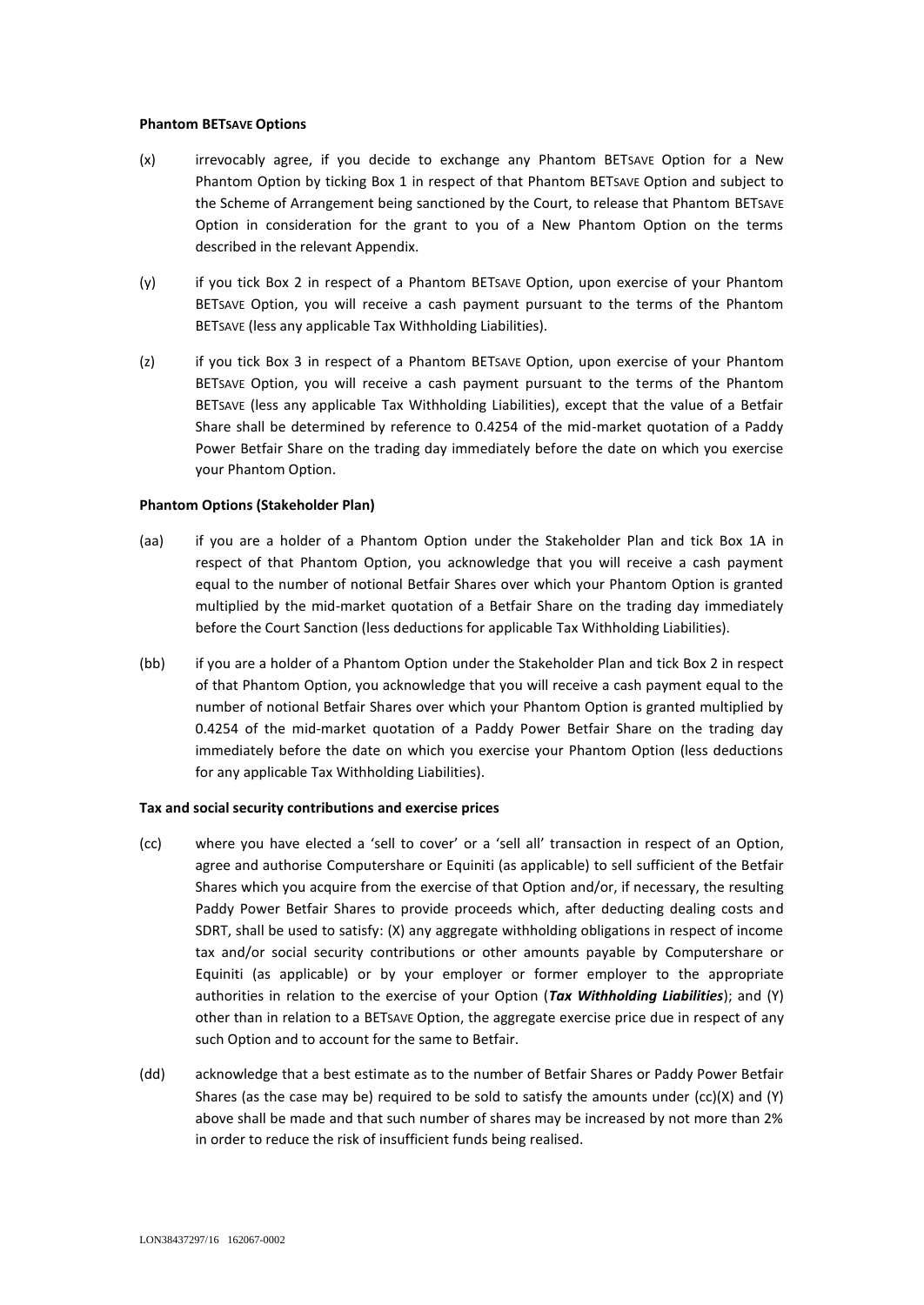- <span id="page-5-0"></span>(ee) acknowledge that if you have elected a 'sell to cover' transaction in respect of an Option and if, due to share price movements or other external factors, sufficient funds are not realised on the sale of your Betfair Shares or Paddy Power Betfair Shares (as the case may be) to satisfy the amounts under (X) and (Y) above, your employer may make a deduction of an amount equal to any shortfall from other sums owed to you by your employer via payroll.
- <span id="page-5-1"></span>(ff) where you have elected a 'sell to cover' or a 'sell all' transaction in respect of an Option, agree and acknowledge that Computershare or Equiniti (as applicable) may aggregate your sale with sales on behalf of other participants who have elected a 'sell to cover' or 'sell all' transaction. The third party broker or dealer used to execute your transaction (the *Broker*) may also aggregate your sale with sales it receives from its other clients. This may result in a more or less favourable price than if your instruction had been executed separately. If the Broker executes a number of sales for Computershare or Equiniti (as applicable) on a particular day then it may average the price obtained for all the shares sold if different shares were sold at different prices.
- (gg) where you have elected a 'hold all' transaction in respect of an Option, you confirm that you will make arrangements to ensure you have paid an amount at least sufficient to meet any Tax Withholding Liabilities and, if applicable, any exercise price due in respect of the relevant Option to Computershare, Equiniti or Betfair (as applicable to that Option) by electronic transfer. If Computershare, Equiniti or Betfair (as applicable to that Option) does not receive sufficient cleared funds by no later than 16.00 UK time on the fifth working day before the date of the Court Sanction, you will be deemed to have elected a 'sell to cover' transaction in respect of that Option and the terms of paragraphs [\(cc\),](#page-4-0) [\(dd\),](#page-4-1) [\(ee\)](#page-5-0) an[d \(ff\)](#page-5-1) above shall apply.
- (hh) agree that you will be responsible for payment direct to the tax authorities of any income tax, social security and/or capital gains tax liability arising in connection with your Options that is not subject to Tax Withholding Liabilities through your employer.
- (ii) agree that the information provided to you by Betfair and/or Paddy Power does not constitute tax advice and the tax treatment applicable to you will depend on your own particular individual circumstances. You acknowledge that you have been advised to take independent tax and/or financial advice if you are in any doubt about your individual circumstances.
- (jj) agree that where you have elected a 'sell to cover' transaction in respect of an Option and no Tax Withholding Liabilities are applicable or exercise price is due in relation to that Option, you will be deemed to have elected to 'hold all' in respect of that Option instead, and no shares will be sold on your behalf.

# **Cash proceeds – 'sell all' and 'sell to cover' and Phantom Options only**

- (kk) you authorise and request Betfair or Computershare or Equiniti (as applicable) to remit any cash proceeds from the sale of the Betfair Shares acquired by you on the exercise of your Options or the resulting Paddy Power Betfair Shares (as the case may be) either (as Betfair may determine):
	- i. to Betfair or to your employer in the Betfair Group and you authorise any arrangements necessary for any such cash proceeds (less, where applicable, an amount in respect of Tax Withholding Liabilities and/or any dealing costs, SDRT or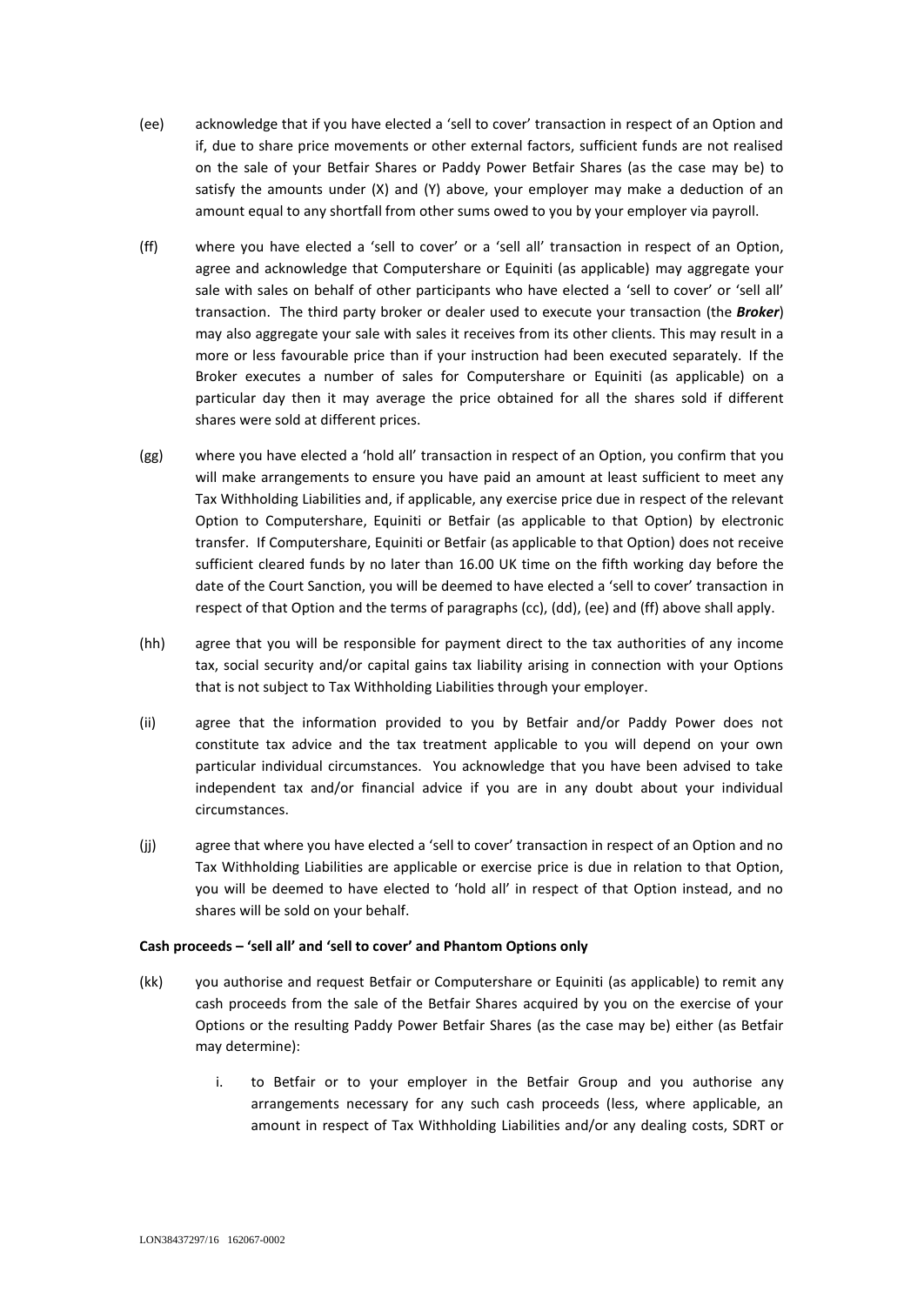aggregate exercise prices due in respect of such Option) to be paid to you through payroll or otherwise as Betfair may determine; or

- <span id="page-6-0"></span>ii. less, where applicable, an amount in respect of Tax Withholding Liabilities and/or any dealing costs, SDRT or aggregate exercise prices due in respect of such Option directly to your bank account.
- (ll) agree that any cash proceeds that are remitted to your bank account by Computershare or Equiniti (as applicable) pursuant to paragraph [\(kk\)ii](#page-6-0) above shall be remitted to (i) the bank account in respect of which you have provided details on the enclosed Election Form(s); or (ii) (in respect of cash proceeds arising as a result of the exercise of BETSAVE 2013 Options only) the bank account details of which are held on file in respect of you by Betfair for payroll purposes and by signing the Election Form you consent to Betfair sharing your bank account details with Equiniti for the purposes of remitting any such cash proceeds to you, as Betfair may determine.